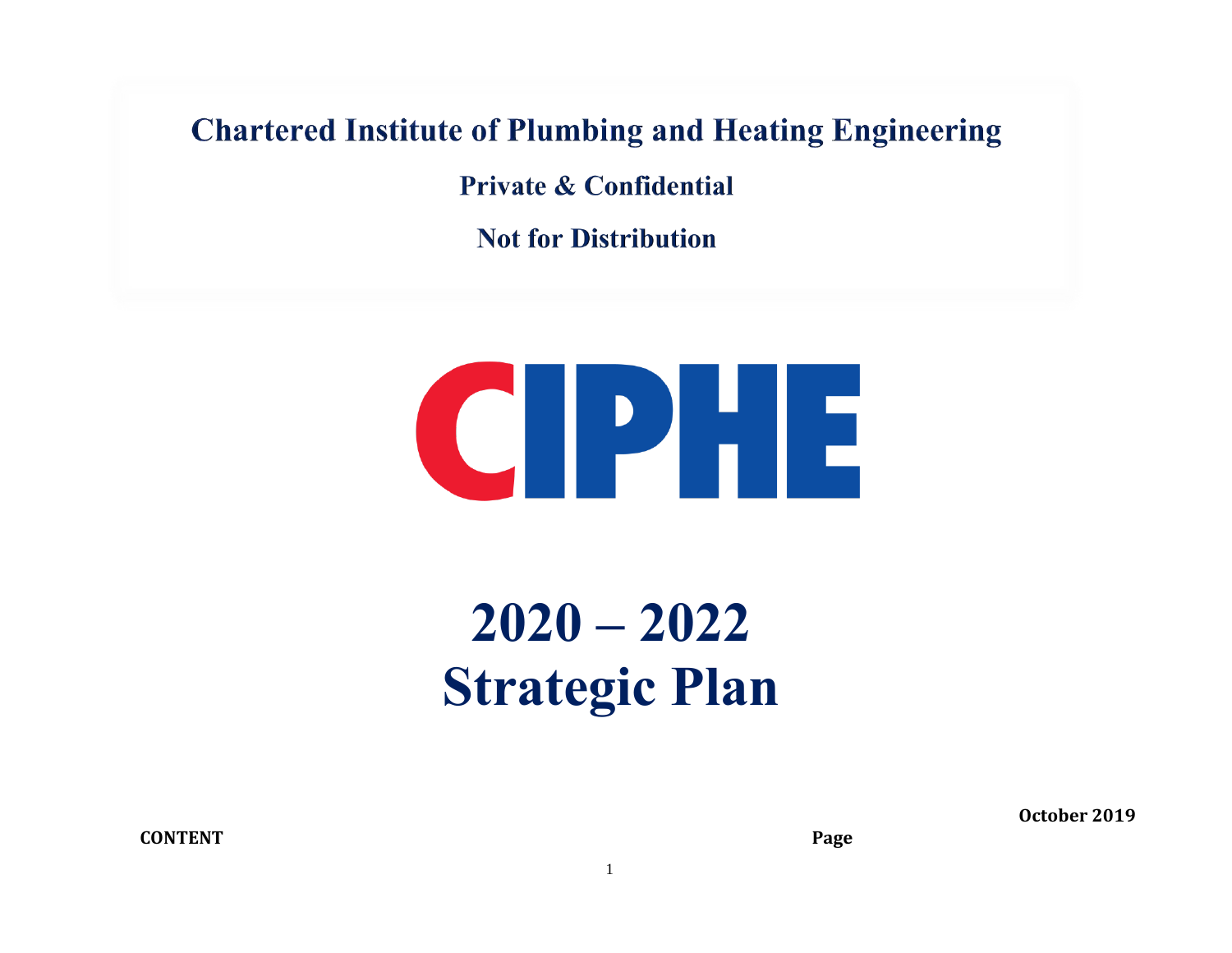## **1. Introduction** 3

Background

| 2. CIPHE                             | 4  |
|--------------------------------------|----|
| Purpose                              | 4  |
| Vision                               | 4  |
| Mission                              | 4  |
| Definition of Plumbing and Heating   | 4  |
| Objectives                           | 5  |
| Membership and Marketing             | 6  |
| ii) Education and Research           | 8  |
| iii) Public Safety and Health        | 10 |
| <b>Appendices</b>                    |    |
| A - CIPHE Committees                 | 12 |
| B – 2020 Committee & Group Structure | 13 |
| C – Career Pathways                  | 14 |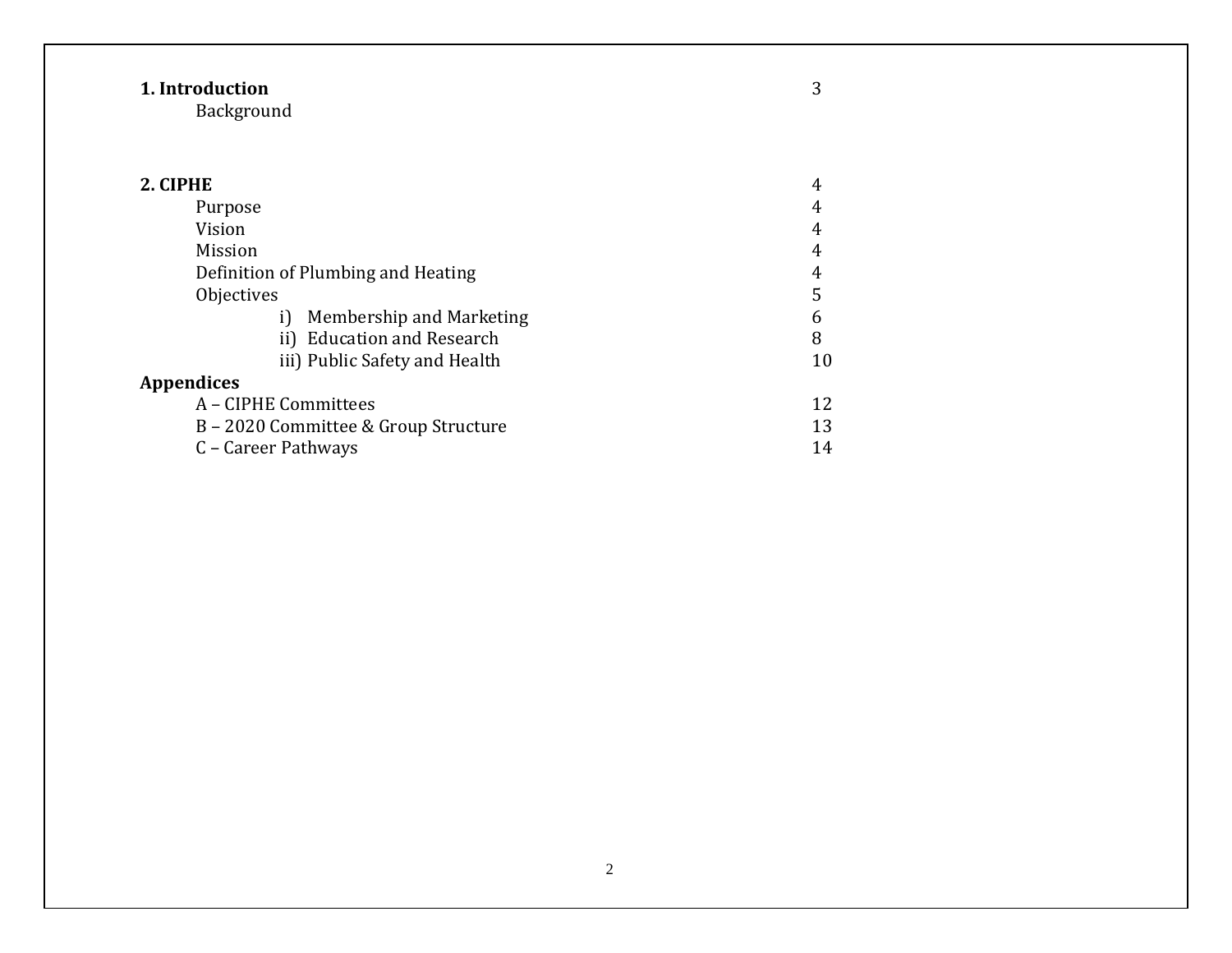## **1.0 INTRODUCTION**

#### *Background*

The CIPHE is the Chartered body for the Plumbing and Heating industry and has membership in some 28 countries. Around 85% of membership is in the UK; the UK industry is largely unregulated and with the exception of those undertaking gas work, who must be registered with Gas Safe, anyone can carry out plumbing and heating work. Whilst compliance with Water Regulations (Byelaws) is required there is generally a risk-based approach to inspection and enforcement. 15% of membership is in Hong Kong, which is regulated. Regulation of the industry has been, and remains an objective in all countries in which the CIPHE operates. The CIPHE is a member of the Construction Industry Council and a licensed Professional Engineering Institute of the Engineering Council.

Within the UK, a number of trade associations, industry bodies and commercial organisations compete against each other to provide a service to the sector, which often dilutes the strategic effectiveness of the industry. In the UK it was reported that in 2008 some 120,000 individuals regularly carried out plumbing and heating activities. However, when gas installers and other individuals across the plumbing sector are taken into account the total number of installers could be closer to 200,000. The combined turnover for plumbing and heating is also in excess of £13bn each year<sup>1</sup>. Of these involved in the industry, 85% operate in companies of less than 5 individuals, largely driven by government tariffs and the introduction of new technologies. The remaining 15% operate in larger contractors and design consultancies; here, skill requirements will evolve as new technologies are introduced. It is likely that as demand for environmental technologies increase (particularly if supported by regulation) that the size of companies will increase and that they will be stronger.<sup>2</sup>

UK Legislation is commonplace within the plumbing and heating industry through Building Regulations, Gas Safety Regulations and Water Regulations however enforcement is generally weak with little evidence of resulting prosecutions due to contravention. The lack of publicised enforcement is exacerbated by the fact that, with the exception of gas installers, anyone can establish a plumbing and heating business regardless of relevant and supporting qualifications. Gas Safe is appointed by the HSE to operate the statutory registration scheme for gas installers which is not to be confused with WaterSafe which is a voluntary scheme comprising seven water and plumbing industry Approved Contractor Persons Schemes.

-

<sup>1</sup> 'Industry Perception –Across the UK' report in 2014

<sup>&</sup>lt;sup>2</sup> 'A functional analysis of the Building Services Engineering Sector (BSE)' Pye Tait, February 2012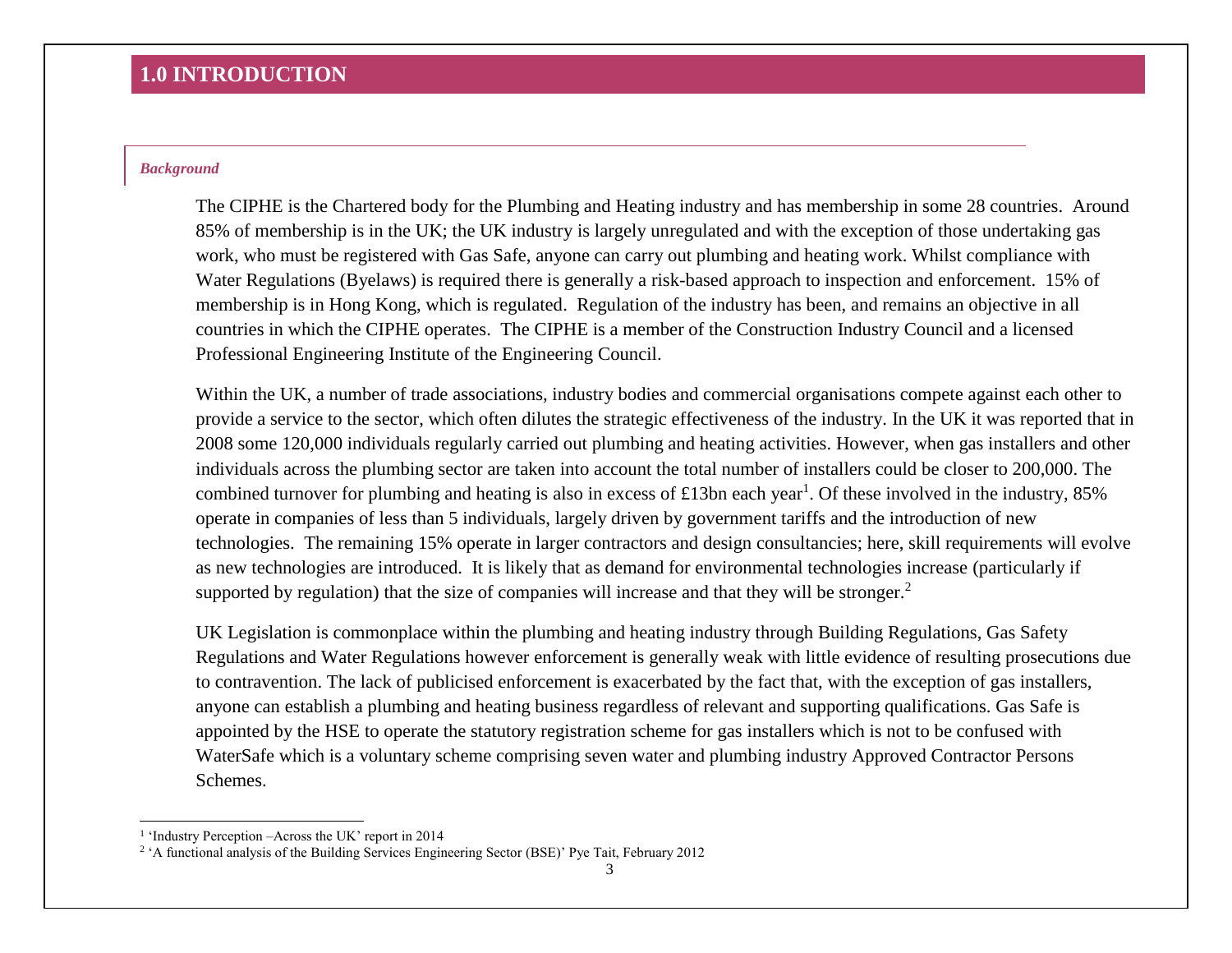## **2.0 CIPHE**

The CIPHE's purpose, vision and mission together with definitions and objectives is stated below:

### *Purpose*

The Purpose of the CIPHE is to enhance the safety and health of the public through a strong qualified membership reinforced by their competency and technical expertise.

## *Vision*

The Vision of the CIPHE is to create an environment in which the public will benefit from a protected environment and enhanced sustainability together with improved safety and health through the provision of correctly installed, commissioned, maintained and decommissioned plumbing and heating systems.

## *Mission*

The Mission of the CIPHE is to operate as an independent technical and professional focal point and be a leading authority to the plumbing and heating industry by providing technical and professional standards, expertise, educational and technical innovation to the operatives within its scope.

## *Definition of Plumbing and Heating*

The CIPHE's definition of plumbing and heating is:

- The competent design, specification, installation and maintenance of all distribution and retrieval pipework systems for the transportation of fluids, both liquid and gaseous for domestic, non-domestic industrial and medical facilities.
- The provision of relevant advice, selection and installation of all methods of energy generation and conservation.
- Ensuring that all terminal fittings, sanitary appliances, controls and equipment allow safe and efficient operation of systems whilst protecting the environment and all individuals.
- The protection and preservation of buildings and structures against damage, due to ingress of rainwater by the application of suitable weathering materials.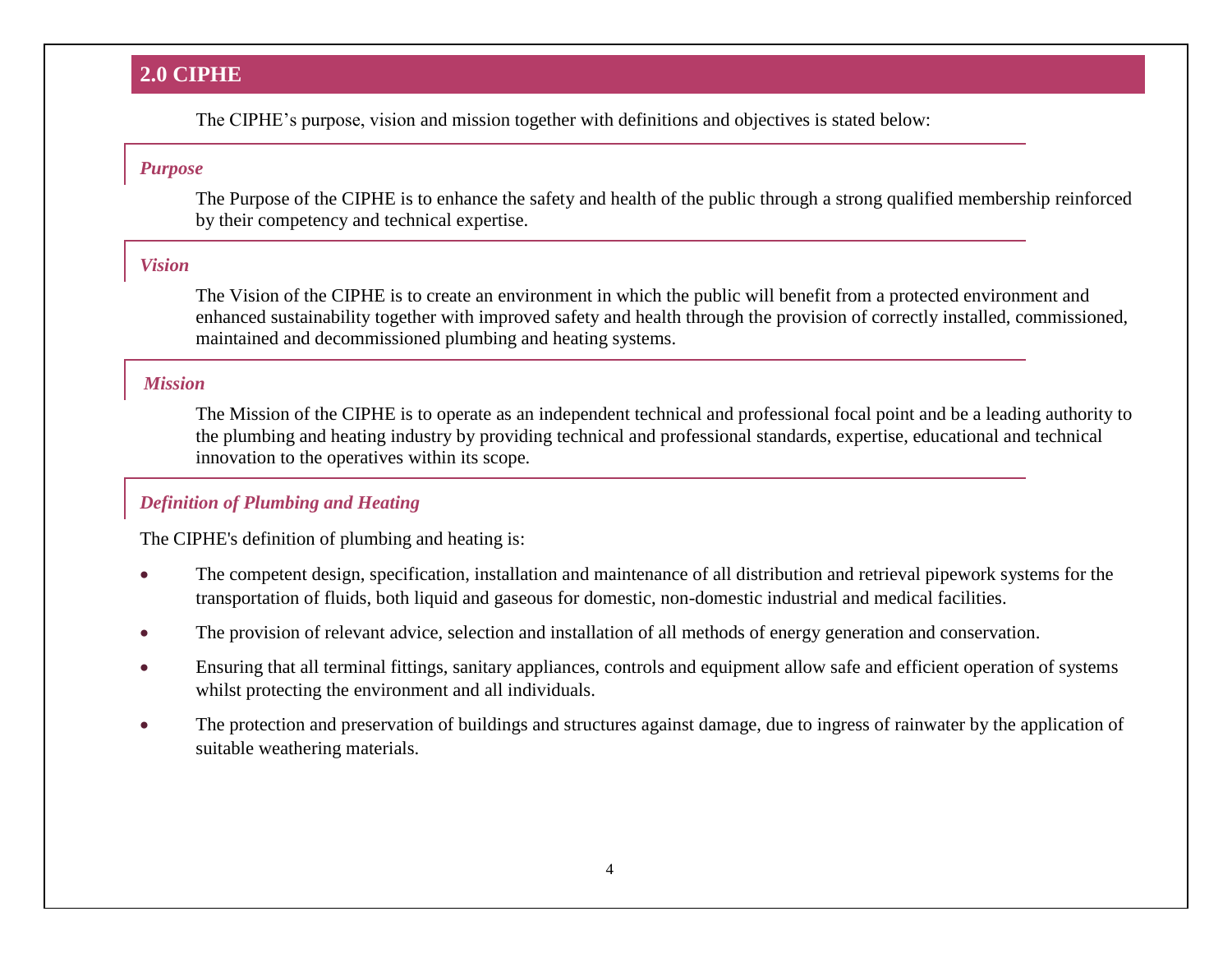## *Objectives*

CIPHE activities are undertaken and maintained through the following four objectives:



## **Membership**

To raise the standards of individual Members

By:

- Setting basic standards progressing to higher professional development
- **A** Promoting career progression leading to Chartered status for members
- ▲ Development of Apprentice, Journeymen, Master Plumber Certificate and CPD programs

## **Public Safety & Health**

To benefit and educate the public worldwide

By:

- Defining & monitoring professional standards via the Code of Professional Standards
- Compiling and publishing a list of competent persons
- Co-operating with professional, research and educational bodies

## **Research**

To promote study, research and publication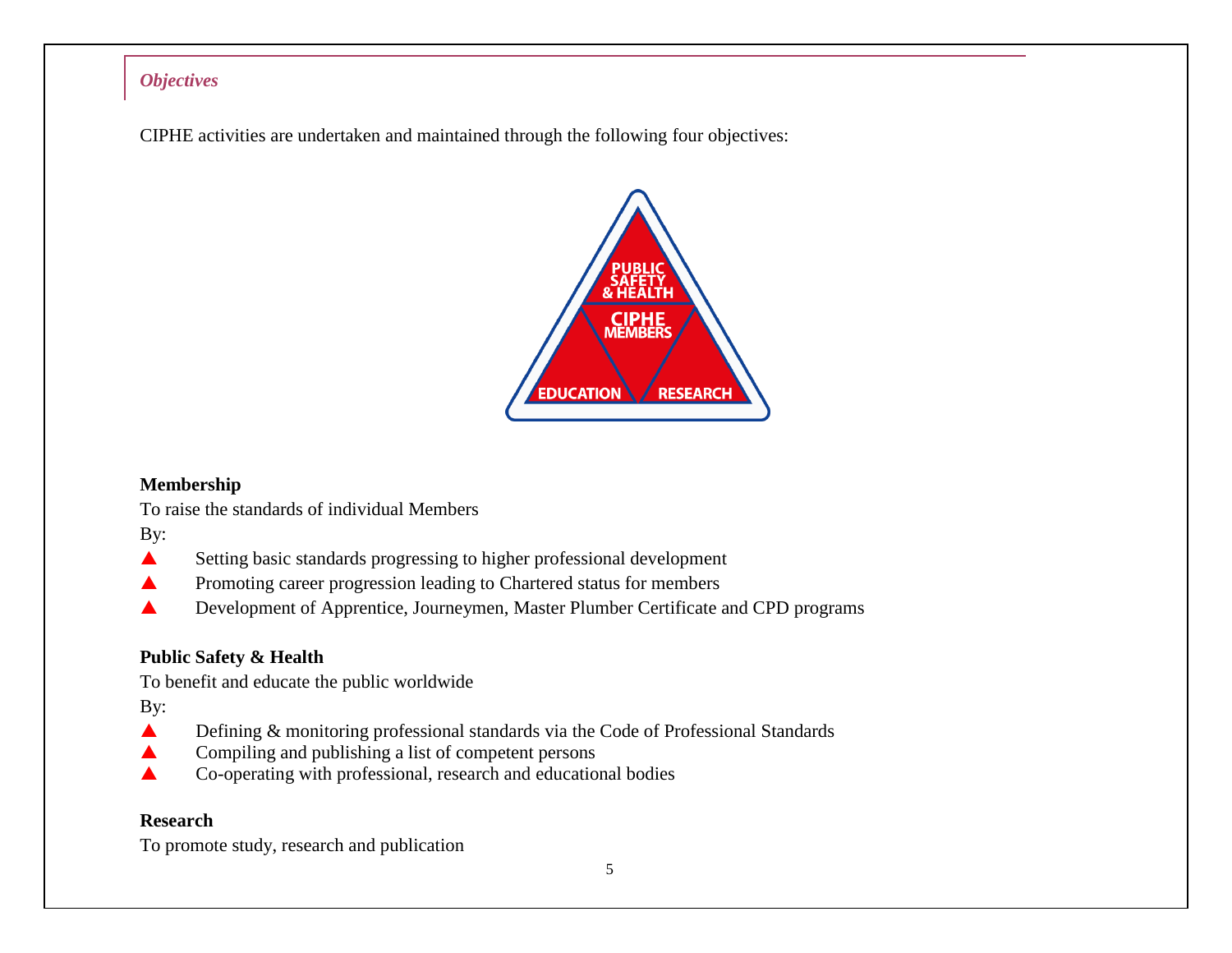By:

- **A** Encouraging research groups in building engineering services
- $\triangle$  Supporting technical advances within the industry
- A Publishing research and development papers

## **Education**

To further the education of the profession, worldwide

By:

- **A** Promoting technical training programs with colleges and the industry
- Supporting new and emerging technologies
- Publishing technical guidance

The Strategic elements of the CIPHE's four objectives will now be examined in turn (Education and Research combined)

## **i) Membership and Marketing**

The CIPHE continues to promote the strapline 'Proud to be a Professional'.

The industry-marketing programme introduced in 2016 positions members and the plumbing and heating work they undertake as high quality and of essential public benefit, particularly caring for the vulnerable. Consideration is being given to whether a Consumer Compliance Health Check should be introduced. The aim of the Health Check is to encourage consumers to have regular inspections of their plumbing and heating systems and prevent problems before they occur. The concept could be used to support the Government's endeavours in support of 'Healthy Homes'. The Health Check scheme is likely to be supported by other organisations such as WaterSafe. Consumer messaging will emphasise that members are trained to a high level; they keep up to date with regular CPD training and adhere to a Code of Professional Standards. The CIPHE investigates complaints against members should standards fall short. The CIPHE is unique in this regard. The Membership Engagement Plan that commenced in January 2018 will continue to seek two-way information exchanges with members. Membership statistics will be evaluated to ascertain which membership categories should receive priority within the recruitment programme.

The digital strategy implementation plan commenced in 2019 with the update to Windows 365 and the development of the CRM database and website. Embracing digital communications across the CIPHE and especially for membership processes, promotional activities, technical support and CPD are integral to the new system (anticipated to become operational in 2020). The system will speed up membership processing, provide greater interaction from members, allow for more frequent and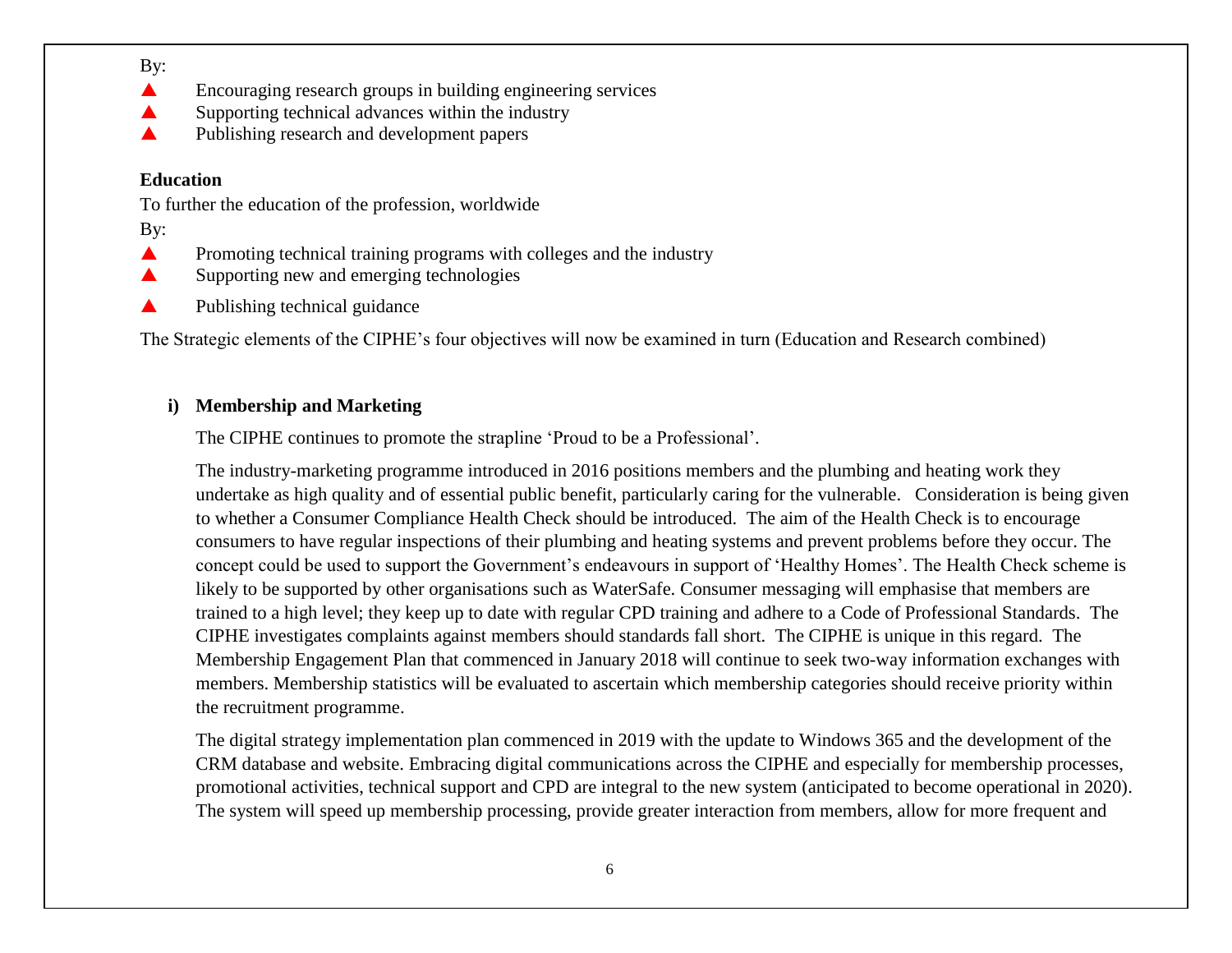targeted mailshots to enhance member engagement, support technical services and e-learning and ensure systems are GDPR compliant.

There are twelve Branches that in 2019 were deemed active through the submission of Branch Finance Reports (BFR). In addition to providing financial information, BFR's outline their level of activity.

Branch Secretaries will be consulted to ascertain their membership engagement and expertise at their disposal in promoting CIPHE's objectives. Training on the implications and requirements of GDPR will be provided to Branches, IAs and members.

IAs will be encouraged to support virtual meetings and on-line training activities. In addition to this, IAs and Approved Training Centres will be encouraged to host meetings of members on a regional basis through dedicated 'Centres of Excellence'. This will be a partnership between Branches, members not appointed to a Branch, IAs ATCs and Head Office. Further information on CIPHE's educational activities can be found in section 2ii)

Following research within the water industry it is apparent that those working in regulation enforcement do not have the links with grass roots level that they require. A Register of Water Regulation Inspectors will be promoted to water company personnel.

Competency of engineers will be promoted through the post Grenfell fire working group, included within this will be encouragement of mandatory CPD where required.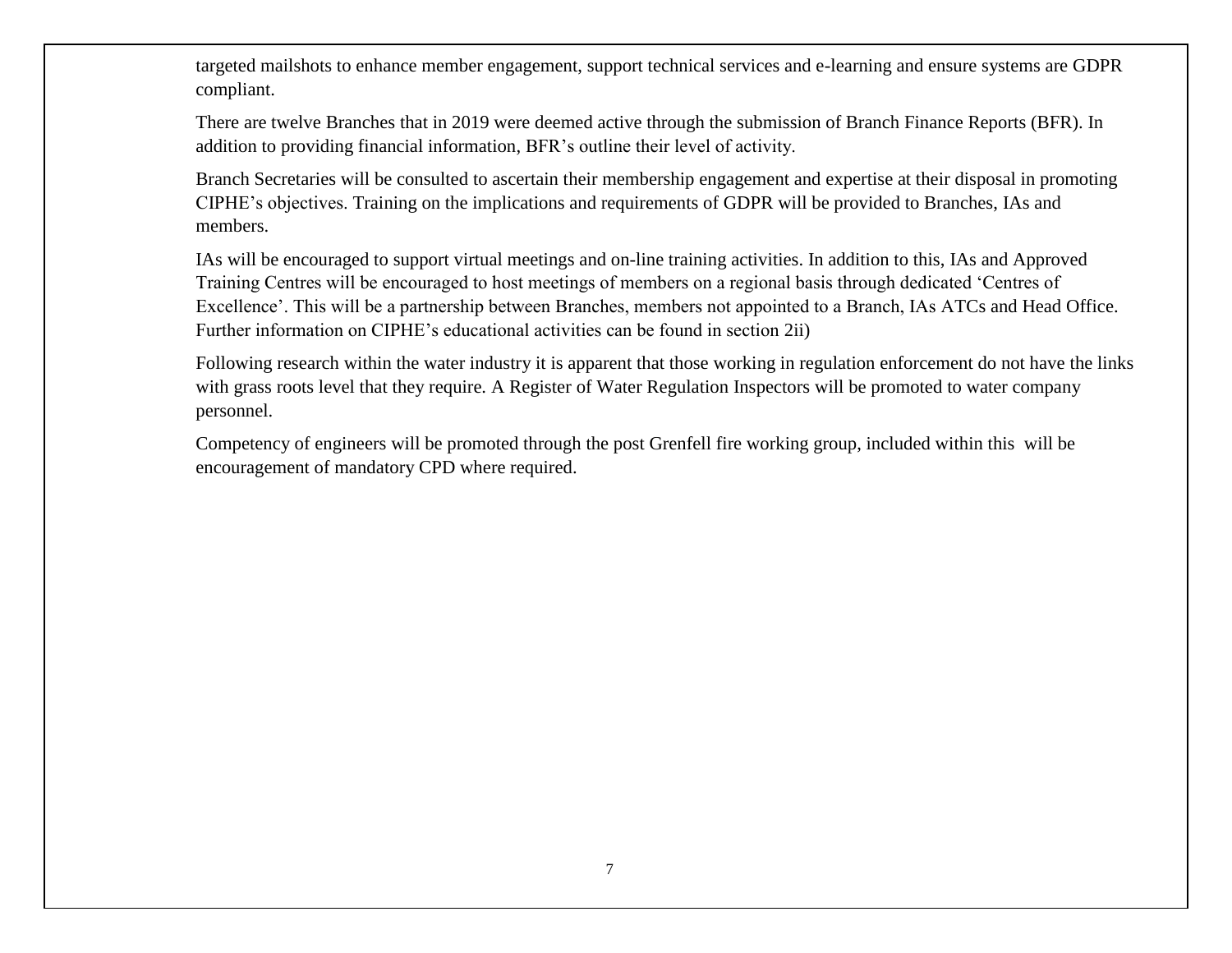#### **ii) Education and Research**

The Technical status of the CIPHE has been raised by investment in internal resources. This will be enhanced further through the Lead Technical Consultant with support from the Technical Manager, administration staff and volunteers.

The Technical Programme is managed by the Technical Strategy Group (TSG) and a series of Technical Working Groups (TWGs). In support of the CIPHE, the TSG works on the understanding that from a technical point of view the purpose of the CIPHE is to operate as an independent technical and professional focal point and be a leading authority to the plumbing and heating industry by providing technical standards, guidance, expertise and educational & technical innovation. The TWGs focus on the following areas: Water Safety; Heating; Controls; Hot and Cold Water; Drainage; Renewables & low carbon and Non-technical (Legal and Compliance). All working groups have representation from internal and external resources. Meetings will be conducted 'virtually' if required. The CIPHE has long maintained that 'Prevention is better than cure' and recognises the need to continually promote good plumbing, heating and sanitation. The CIPHE will maximise the Government's paper about 'prevention' by raising awareness of plumbing and heating related hazards that can affect the safety, health and welfare of the public. In addition, the Government initiative promoting 'Healthy Homes' will be supported. Funding opportunities will be explored so as to maximise messaging for the public benefit. Information and supporting articles outlining statistics for plumbing and heating related incidents focussing on Legionella; hot water scalding, carbon monoxide and potable water will be published and promoted to industry and consumers.

The Technical Programme will focus on technical output to support technical publishing of guides, datasheets, articles, e-learning academy, design guide modules, (taking into account advances in heating, water engineering and renewable technologies and make it available under license electronically). Where appropriate, new income streams will be established. The Plumbing Engineering Services Design Guide will be revised in sections and promoted to members electronically. Technical articles, techtalk videos and Virtual Reality (VR) training programmes will be produced and promoted through the CIPHE website. Virtual Reality programs that are developed with IAs will generate income through sponsorship and licensing arrangements (direct to colleges) in line with CIPHE's digital requirements. Technical material will be used as CPD support and will incorporate membership promotion at the end of each product.

Following on the development of a Legionnaires' disease risk assessment guide a training course will be developed for industry to partake in.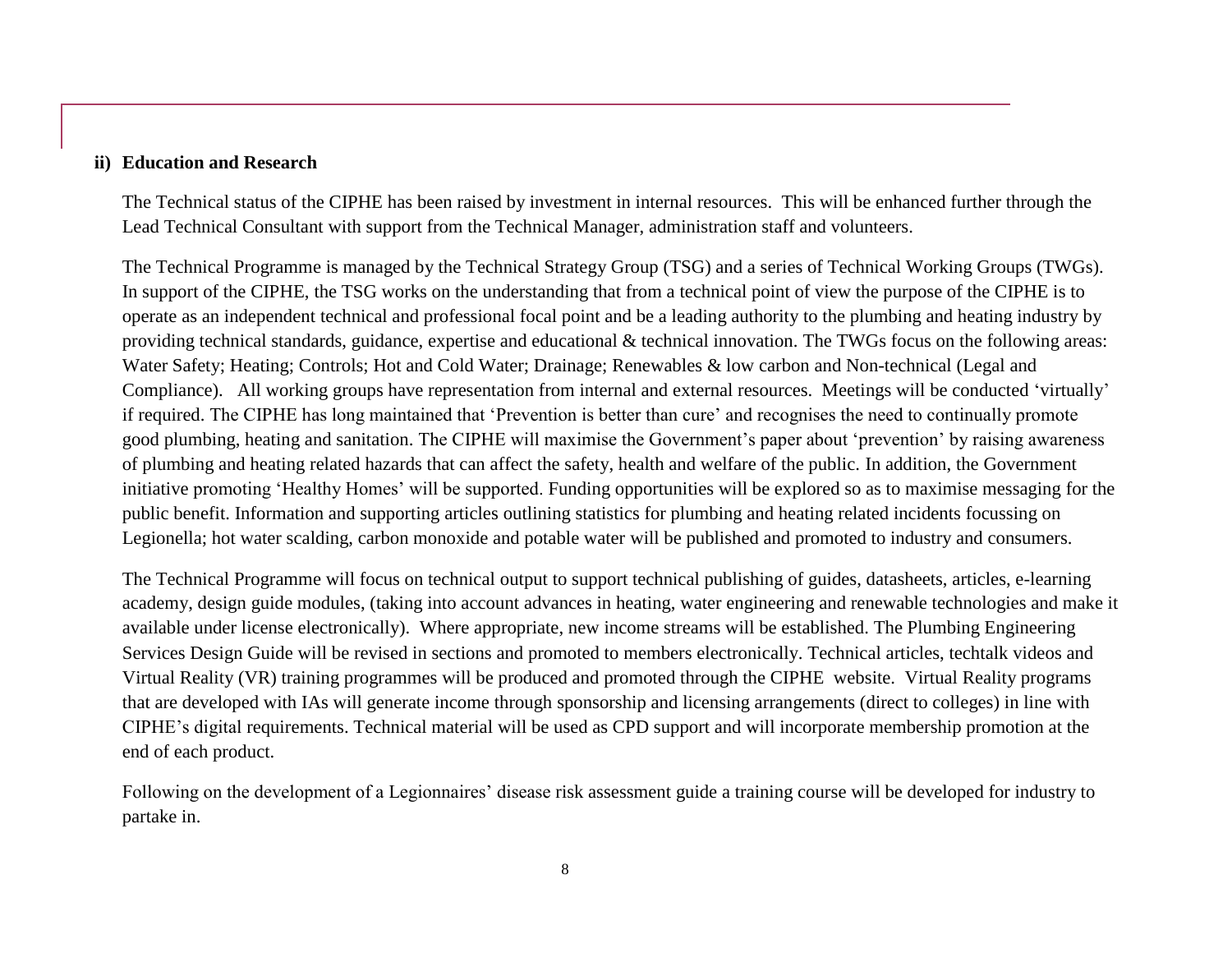#### *Education*

The CIPHE has developed a career pathway flow (Appendix C) chart for Plumbing and Heating Engineers, incorporating the current Master Plumber scheme, and will continue to promote it to members, colleges, training centres, Industrial Associates and Awarding Organisations.

An evaluation of the Plumbing & Domestic Heating Technician Apprenticeship (launched in March 2019) will be undertaken to ascertain the impact and take up by industry. Concern has been expressed that the imbalance of funding available to other Trailblazer apprenticeships could impact negatively on the plumbing apprenticeship. A review will be undertaken to ascertain how many colleges/training centres support the Trailblazer and how many have opted for alternative arrangements. CIPHE will support the marketing group established by the Plumbing & Heating Skills Partnership to promote the Trailblazer. Consideration will be given to supporting the development of other 'Fit for Purpose' training courses for the plumbing and heating industry. As far as the CIPHE is concerned Level 3 NVQ (or equivalent such as the SVQ 3 in Scotland) is the minimum qualification that a plumbing or heating installer should possess. Initiatives to upskill installers to achieve Level 3 or its equivalent through recognition of experienced workers will be encouraged. Digital learning support materials will be developed for relevant training courses. CIPHE will provide technical expertise to Awarding Organisations in the development of educational materials for installers. In respect of the Trailblazer Apprenticeship scheme the process of apprenticeship certification will be evaluated and opportunities explored for the CIPHE to be involved with the provision of CPD to trainers and apprentices. Additional support will be provided as required to the devolved nations during their respective reviews of qualifications.

The CIPHE will increase its number of Approved Training Centres to over 100 (associated with a minimum of 40 IAs), through engagement with colleges/training centres and through recognising manufacturers' training provision. A college engagement programme started in 2017 during which 20 Colleges/ATCs are visited each year. In addition to promoting membership and bursaries the presentations will promote technical initiatives such as the augmented reality applications for lecturers and students. Professional Standards Inspectors will be invited to monitor the quality of training provision and ensure CIPHE standards are maintained. Under the auspices of the Education & Training Group support information and electronic communications will be sent to lecturers and trainers. A review of ETM will be carried out to maximise its relationship with the Education & Training Group and to ascertain the ongoing support information required for lecturers/trainers and trainees.

In recognition of excellence within training and education the designation of *'Registered Trainer'* will be promoted to colleges and Approved Training Centres. Voting Members of the CIPHE who are registered with the Engineering Council are eligible to apply for the designation.

In addition, 'Register of Water Regulations Inspectors' will be promoted to water company representatives.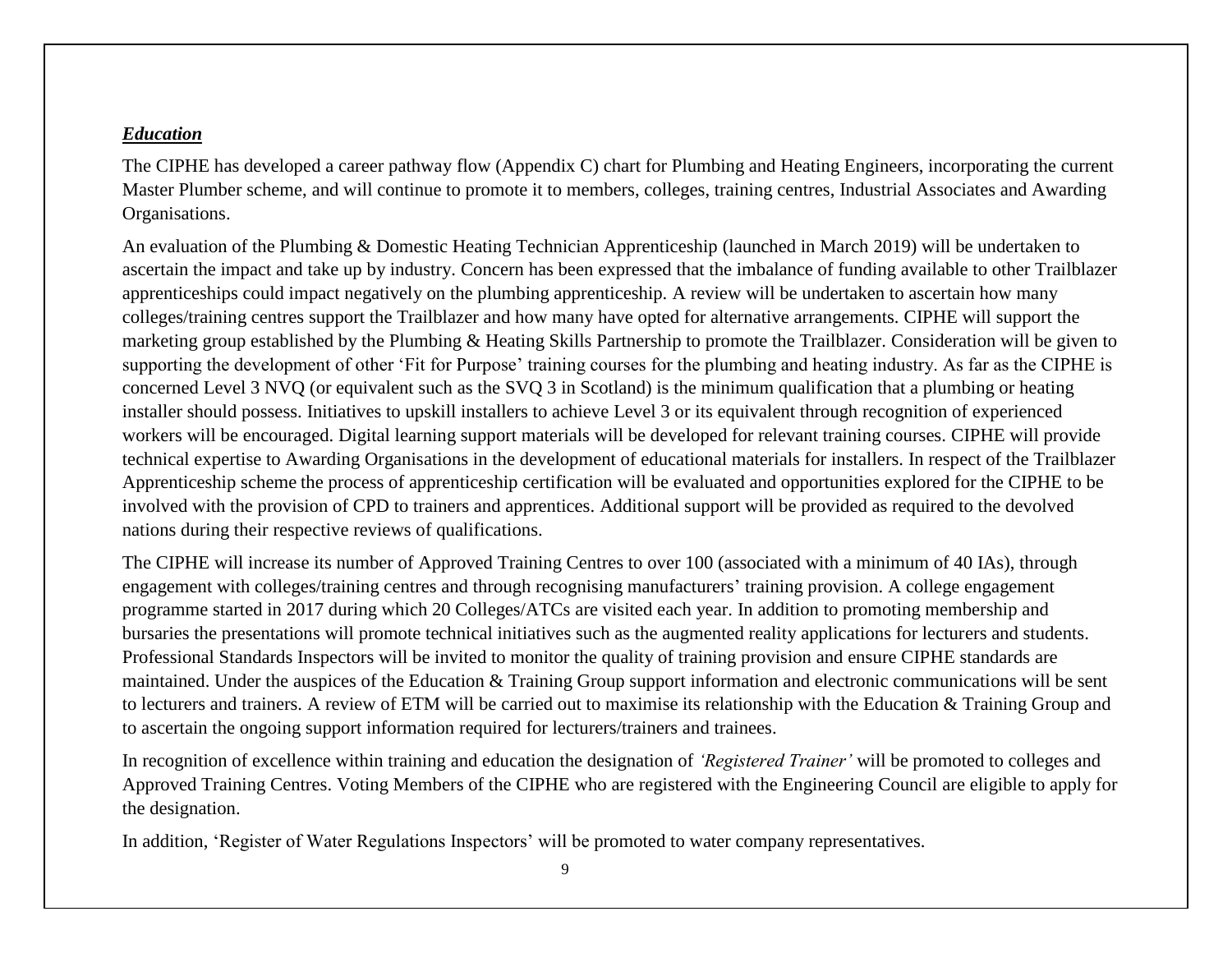The CIPHE will enhance its e-learning and CPD activities and raise standards in education ensuring apprenticeships are fit for purpose. Industrial Associates will be encouraged to produce e-learning content stored in a digital environment. Collaboration with like-minded Awarding Organisations and stakeholders within the plumbing, heating and water industry will enable resources to be shared in order to produce quality training provision. The concept of introducing examinations will be explored to assist career development from trainee to Chartered Engineer and also for the recognition of experienced workers. The CIPHE will continue to collaborate with education supporters such as HIP (SNG Publishing) to promote CIPHE membership, CPD and career progression. CIPHE will support HIP skills competitions and will provide technical input into its publications.

Funding opportunities will be sought where possible to assist in the development of mobile apps and research and development programmes. Consideration will be given to developing apps for access by the public to promote healthy homes.

CIPHE will maintain a watching brief on consultations, especially the Government's Industrial Strategy.

#### *Research*

Industrial Associates will be encouraged to sponsor technical and research activities. Research activities enhancing plumbing engineering design will be encouraged. The development of and access to research information across the world will be promoted through the CIPHE's continued involvement with the World Plumbing Council (The CEO is an Executive Board member). CIPHE is supporting Phase 2 of the LUNA project in partnership with CIBSE and SoPHE and this project is due for completion in 2020. The Phase 1 report findings are available to members free of charge via the CIPHE website. Careful consideration will be given to strengthening the relationship with SoPHE/CIBSE with other likeminded collaboration.

### iii) **Public Safety and Health**

### *'CIPHE will develop an improved public profile reflecting recognition of its reputation for public safety and health'*

CIPHE develops strategies to raise its public profile to deliver its core charitable purpose of protecting the safety and health of the public. This will centre on the promotion of the CIPHE **'Find a Professional'** list of registered members via the website. Given the funding implications of communicating directly with over 26.7 million households in the UK this needs to be carefully directed and positioned for maximum effectiveness. This public facing list of members is integral to the digital and membership strategy. Enabling all eligible members to participate in the Consumer Listing as cost effectively as possible is of paramount importance. The CIPHE is keenly aware of the number of 'commercial lists' that operate in the public domain, often no more than lead generation tools. It is important that CIPHE has a value added profile and distinguishes itself as being of real public benefit. It will be essential to partner with likeminded organisations to amplify the key messages. The key elements of the programmes in the plan period are: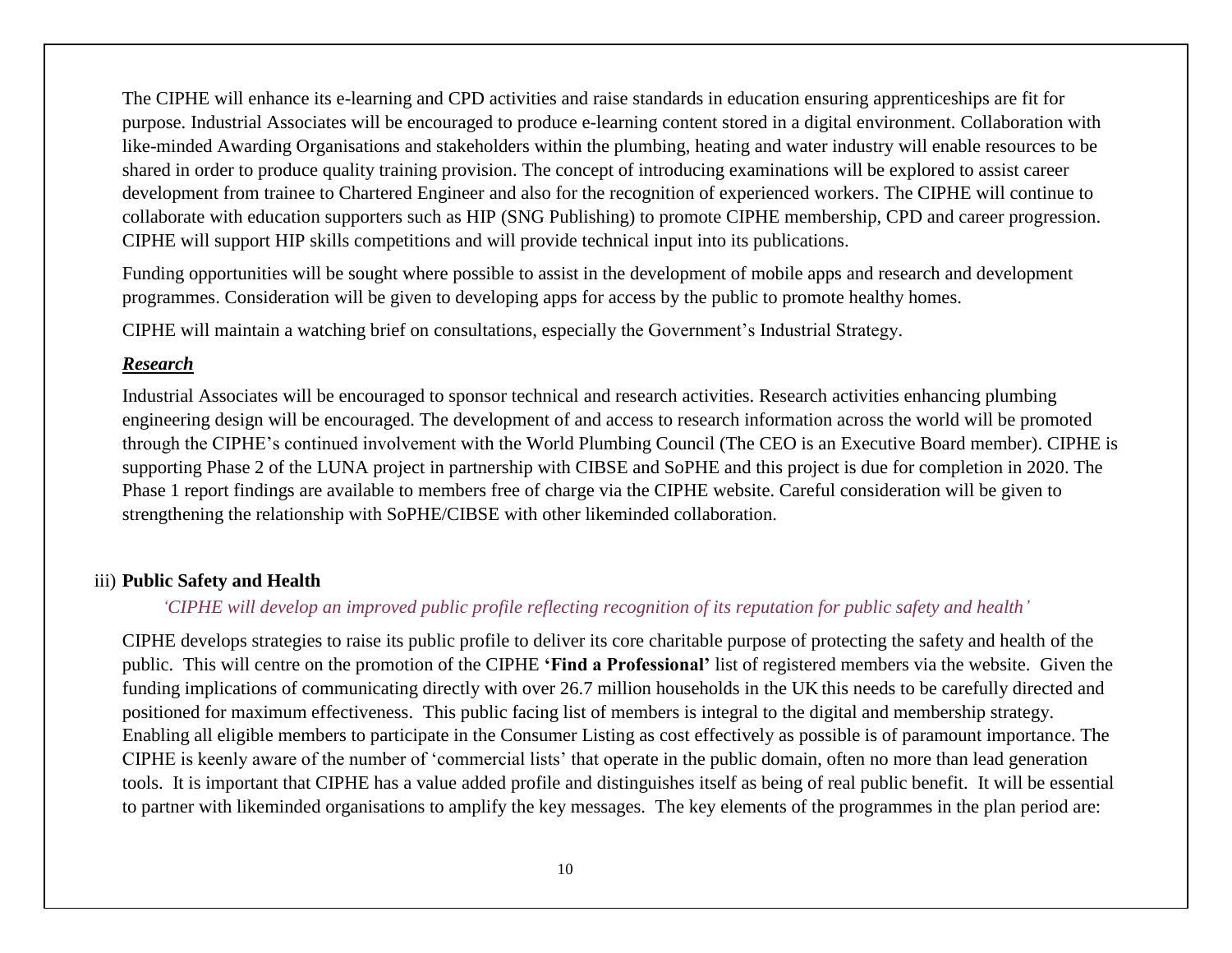- CIPHE is a founding member of WaterSafe, this will continue and cross promotion campaigns run throughout the period. The Water Regulations/legionella training course will be promoted to water companies via WaterSafe. This will be linked to the CPD Commitment mentioned above under the Education programme. The information will be utilised for the development of Compliance Health Check related support.
- CIPHE will seek key alliances with other quality organisations to cross promote and raise the CIPHE's awareness with the public. Where possible this should benefit members of CIPHE and the public alike. Collaboration was agreed in 2016 with Which? Trusted Trader and discussions will be re-established with them. The strategic alliance enabled the charities to work together in enhancing business performance and providing competent and experienced plumbing and heating professionals in the public interest.
- Regular articles on 'Vulnerability', 'Proud to be a Professional', healthy homes and compliance health checks will be released. Over the plan the frequency of articles will be increased.
- Entry to the 'Search for a plumber' (Business Directory) section of the website and consideration will be given to making it more accessible and 'free' to all eligible members.
- Joint consumer communication programmes will be formalised with the BMA and stakeholders on issues which affect the public, such as; scalding, carbon monoxide poisoning and legionella.
- The 'Love your Lav' campaign in 2018 received considerable publicity across the world and further promotions will be maintained regularly.
- Engagement will take place with consumer organisations, including the Consumer Council for Water and Age UK, to encourage joint messaging on issues of interest to the public. Publications such as the Safe Water Guide will be promoted to members, industry and to the public through social media activities and through relationships with stakeholders.
- Maximising its links with the World Plumbing Council there will be greater engagement with European associations. CIPHE is supporting the WPC in the update of the Guidelines on Health Aspects of Plumbing on behalf of the World Health Organisation.
- The CIPHE will liaise with the NHS to obtain statistics relating to those affected by plumbing related matters and will promote the findings through industry, national media and throughout social media. In addition, engagement will take place with consumer organisations such as Which? EST and Age UK.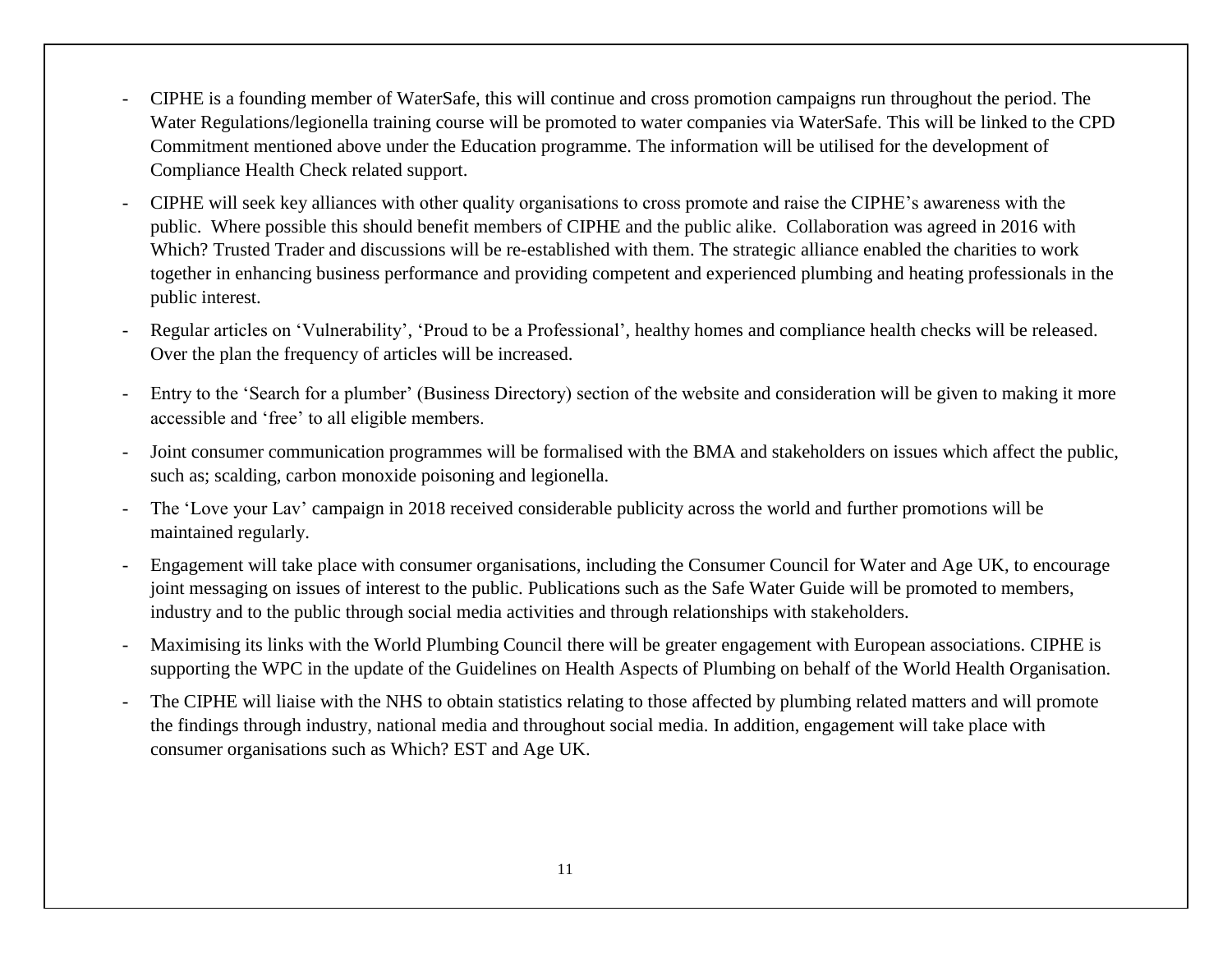## *Appendix A – CIPHE Committees*

The Board of Trustees appoints Committees, working groups and representatives and is run by volunteers. They are supported by between 10-13 full and part time staff. The Chairmen of all Committees report progress to the Board on a regular basis and if their activities have been concluded the Committee or working group can be disbanded.

- The *Registration Authority*, by delegation from the Board of Trustees, is responsible for overseeing the CIPHE Registers that it might maintain from time to time. In particular, the Registration Authority is concerned with formulating and revising the Code of Professional Standards and the Disciplinary Procedure, the conditions for admission to the Registers, and the removal of Registrants from the Registers by disciplinary process. Working groups of the RA comprise: Investigation Panel; Disciplinary Committee and Appeals Committee.
- The *Industrial Associates Development Group (IADG)* has direct contact with Industrial Associate supporters who are leading manufacturers and merchants. Working closely with the Development Group the IADG reinforces the CIPHE's role as the voice of the industry. Its sub groups include an *Industrial Associate Action Group (IAAG)* to engage with media activities and promotional engagement to stakeholders and a *Compliance Group* will liaise with IAs and industry stakeholders to promote the need for compliant products. It will complement the work of the Compliance Health Check promotion.
- The *Education & Training Group* (ETG) leads the CIPHE's educational activities and ensures industry standards are being maintained. It is enhancing its links with training bodies and Awarding Organisations and will be developing educational support information for members.
- The *Election & Enrolment Committee* (EEC) is responsible for membership enrolment and professional registration. A prime objective is to ensure its Professional Engineering Institute license with the Engineering Council is renewed and maintained. It is responsible for the Awards & Recognition Committee, the IEng/CEng Panel and the Nominations Committee which assists members wishing to aspire to becoming a Trustee through assessment and personal development.
- The *Magazine Review Group* is responsible for CIPHE publications.
- The *Honorary Fellowship Panel* is appointed when a nomination for Honorary Fellowship has been received and recognises sterling service and support at national level.
- The *Technical Strategy Group (TSG) and Technical Working Groups (TWGs),* maintain all technical initiatives and ensure technical developments are conveyed to members through publications, CPD activities and training events. It is also responsible for the *LUNA Group*, which is reviewing loading units used for the sizing of domestic hot and cold water systems in buildings.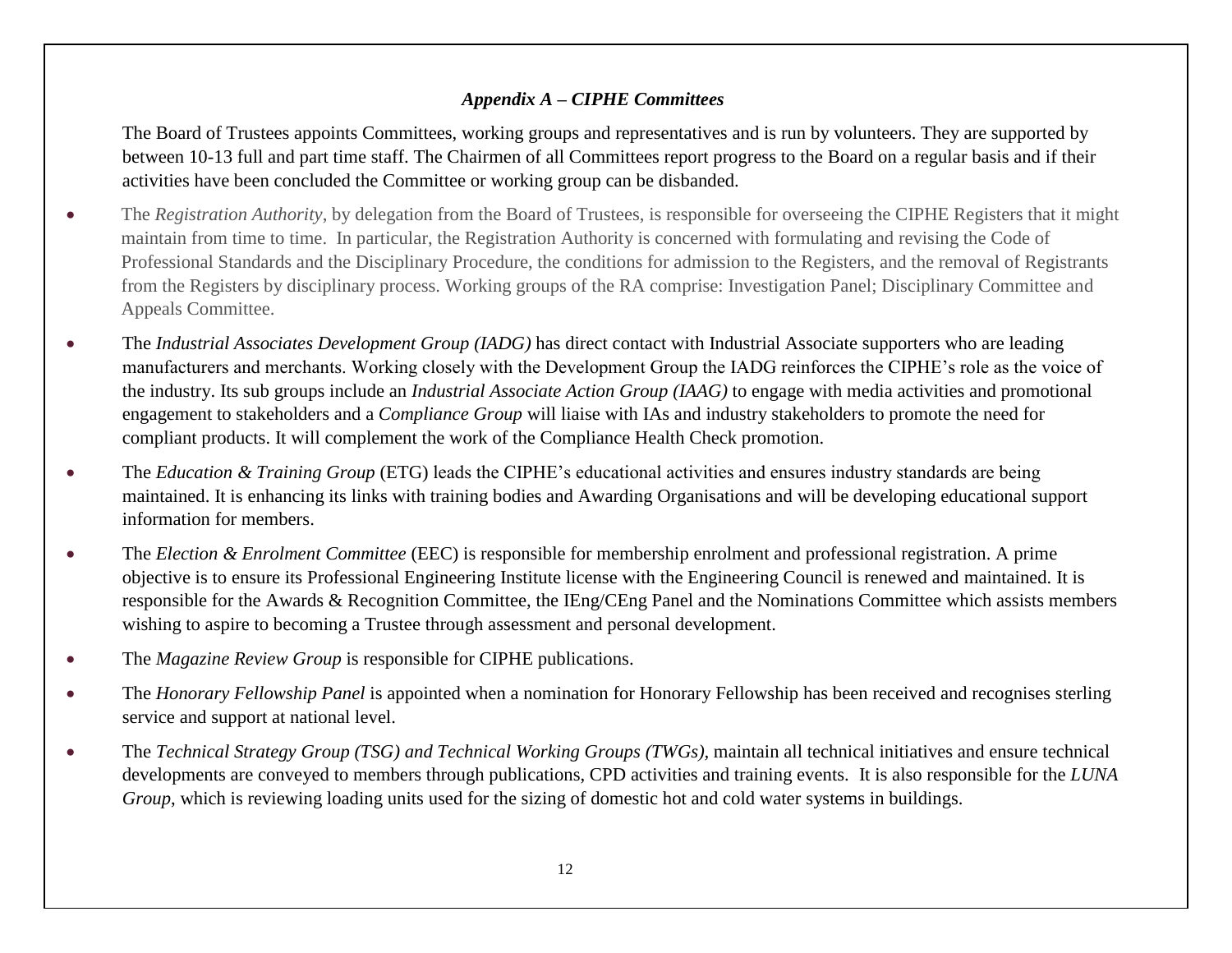



\*Task and Finish Group